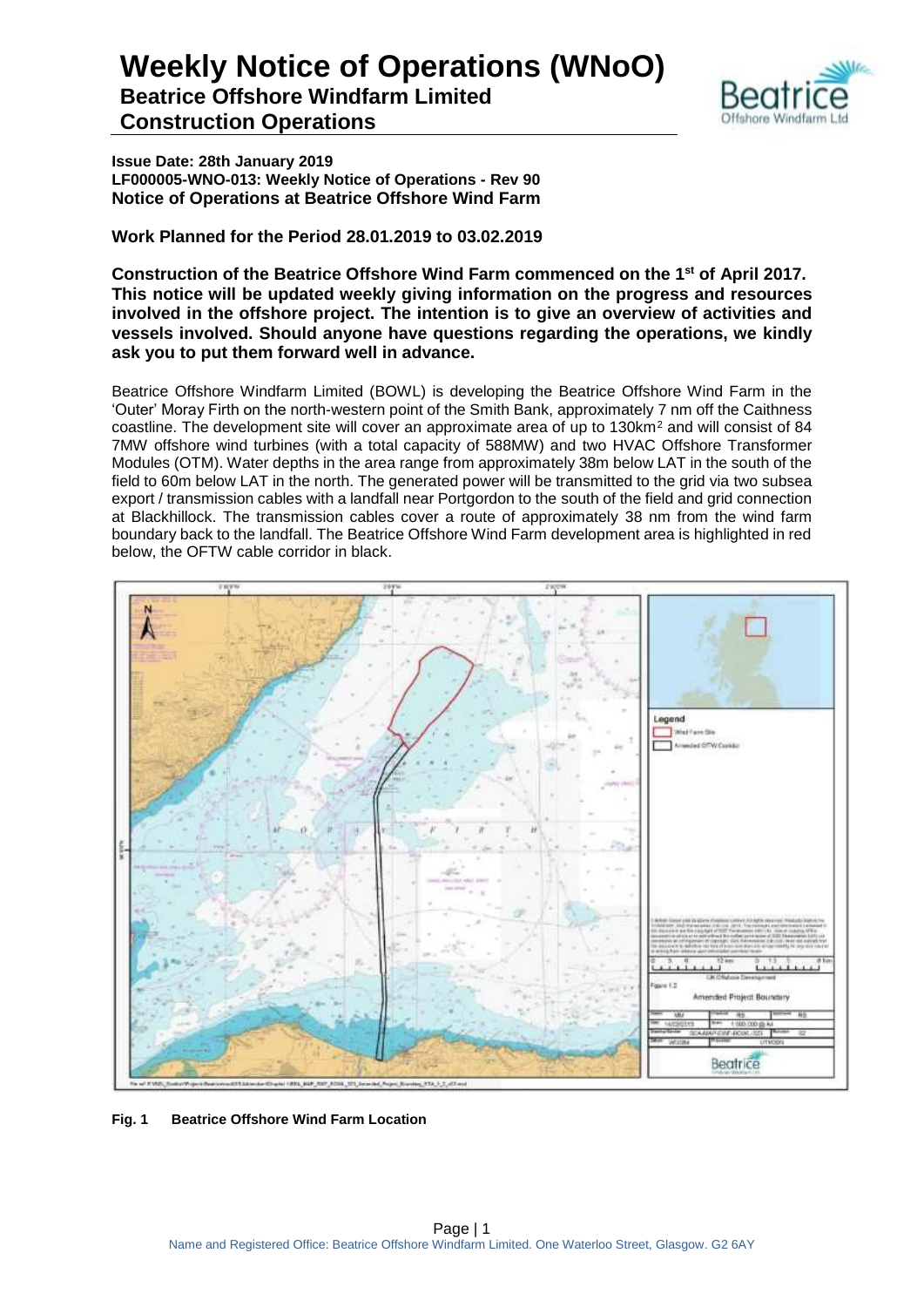

#### **Issue Date: 28th January 2019 LF000005-WNO-013: Weekly Notice of Operations - Rev 90 1. Contact Details for Marine Coordination**

The following contact can provide more information if required. Please note that specific queries can also be addressed to the relevant vessel or shore based representative.

| <b>Telephone Number</b>             | +44 (0) 3302 020329                          |
|-------------------------------------|----------------------------------------------|
| <b>Emergency Contact (24/7)</b>     | +44 (0) 7342 028207                          |
| <b>Email for Marine Coordinator</b> | mc.bowl@sse.com                              |
| <b>Address</b>                      | Unit 1 Harbour Office Wick Caithness KW1 5HA |

### **2. Ongoing Operations**

### **2.1 Offshore Transmission Modules (OTMs) Commissioning Works**

Siemens Transmission and Distribution Ltd (STDL) are carrying out limited commissioning works on OTM1 and OTM2 throughout the winter 2018/19. BOWL electrical commission teams are continuing energisation and switching operations on both OTMs.

The following assets are now under the control of the SSE operational safety rules: EC1, EC2 & EC3. OTM1 &OTM2 and all Strings on site.



**Fig. 2 OTM 1**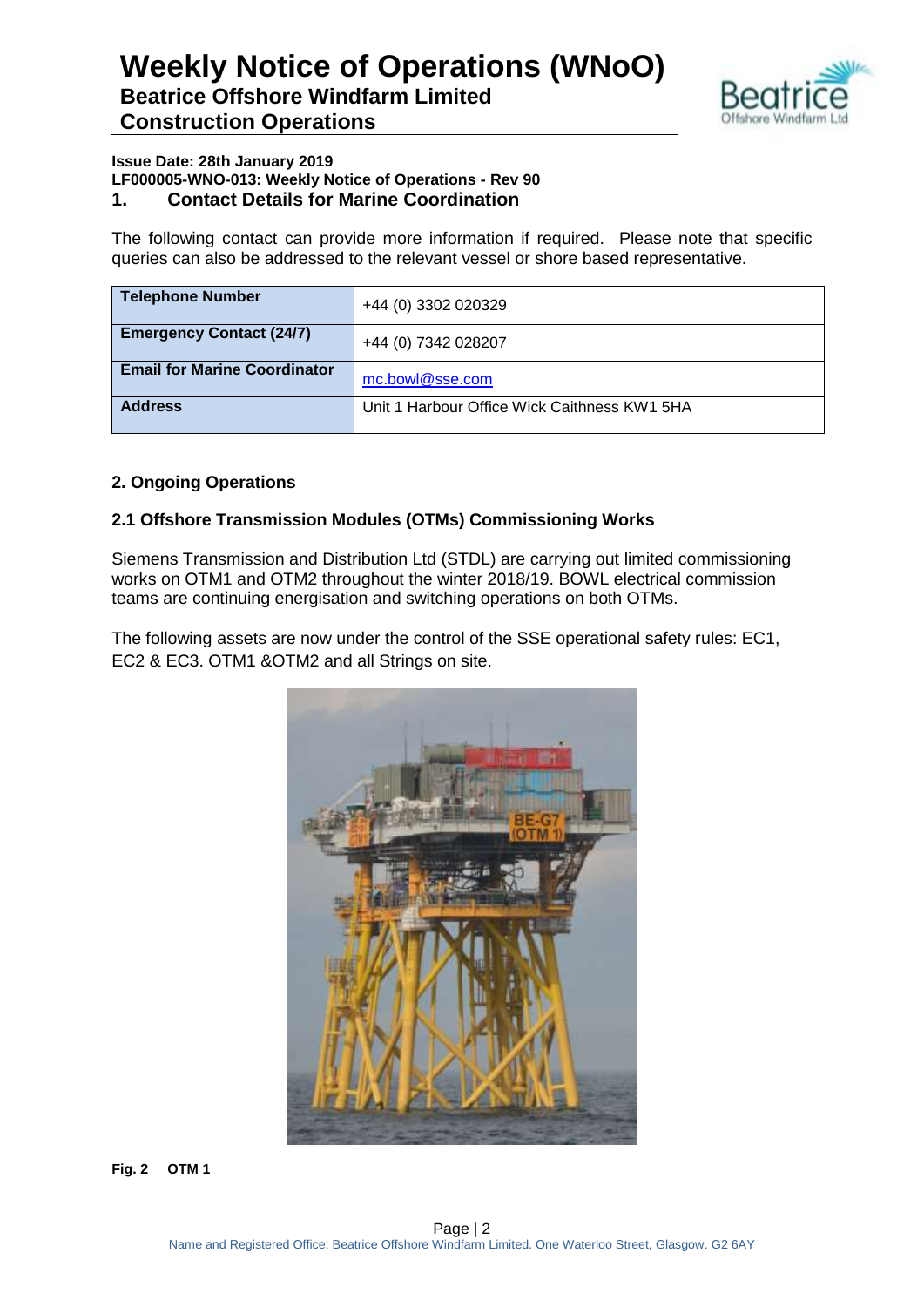

**Issue Date: 28th January 2019 LF000005-WNO-013: Weekly Notice of Operations - Rev 90**



**Fig. 3 OTM 2**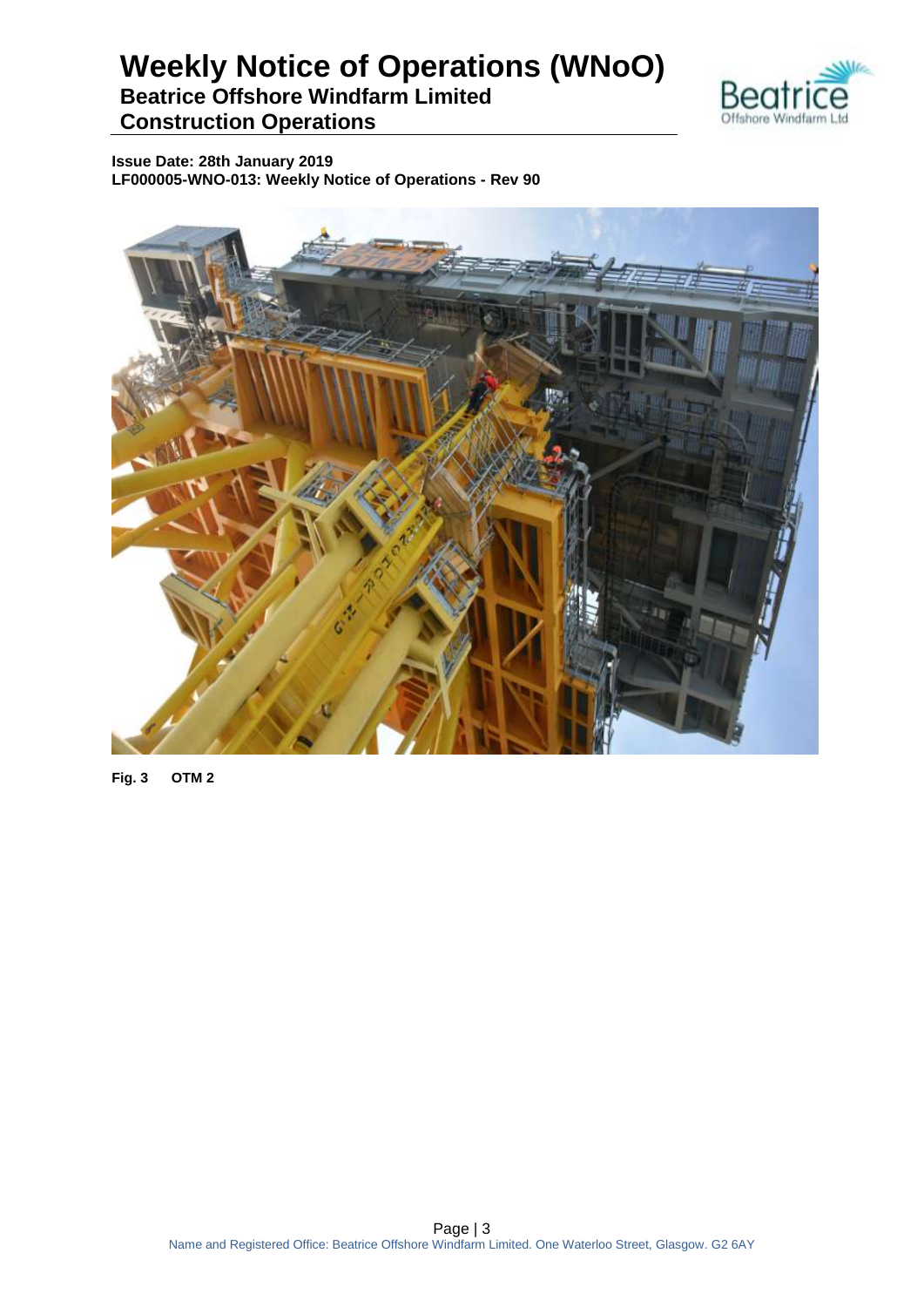

**Issue Date: 28th January 2019 LF000005-WNO-013: Weekly Notice of Operations - Rev 90**

### **2.2 Offshore Installation of Wind Turbines**

Siemens Gamesa Renewable Energy (SGRE) will supply and install 84 x 7.0 MW wind turbines in the Beatrice Offshore Windfarm (BOWL). Wind turbine installation and commissioning works commenced offshore during July 2018, with completion of the installation expected in the Spring of 2019.



**Fig. 4 Locations of WTG in the BOWL Construction Site**

### **Table 1. WTG Installation and Commissioning Progress**

**Turbine installation completed at: 54 Locations**

| Turbine commissioning complete at: 48 Locations |  |  |
|-------------------------------------------------|--|--|
|-------------------------------------------------|--|--|

| <b>Location ID</b> | <b>Latitude WGS84</b> | <b>Longitude WGS84</b> | <b>WTG Installed</b> | <b>WTG</b><br><b>Commissioned</b> |
|--------------------|-----------------------|------------------------|----------------------|-----------------------------------|
| BE-A5              | 58° 12.471' N         | 002° 59.996' W         | 30.10.2018           | 12.11.2018                        |
| BE-B <sub>5</sub>  | 58° 12.687' N         | 002° 58.873' W         | 01.11.2018           | 16.11.2018                        |
| BE-B6              | 58° 13.308' N         | 002° 58.664' W         | 26.11.2018           | 07.12.2018                        |
| RF-R7              | 58° 13.929' N         | 002° 58.456' W         | 25.11.2018           | 06.12.2018                        |
| BE-C4              | 58° 12.307' N         | 002° 57.948' W         | 26.09.2018           | 09.10.2018                        |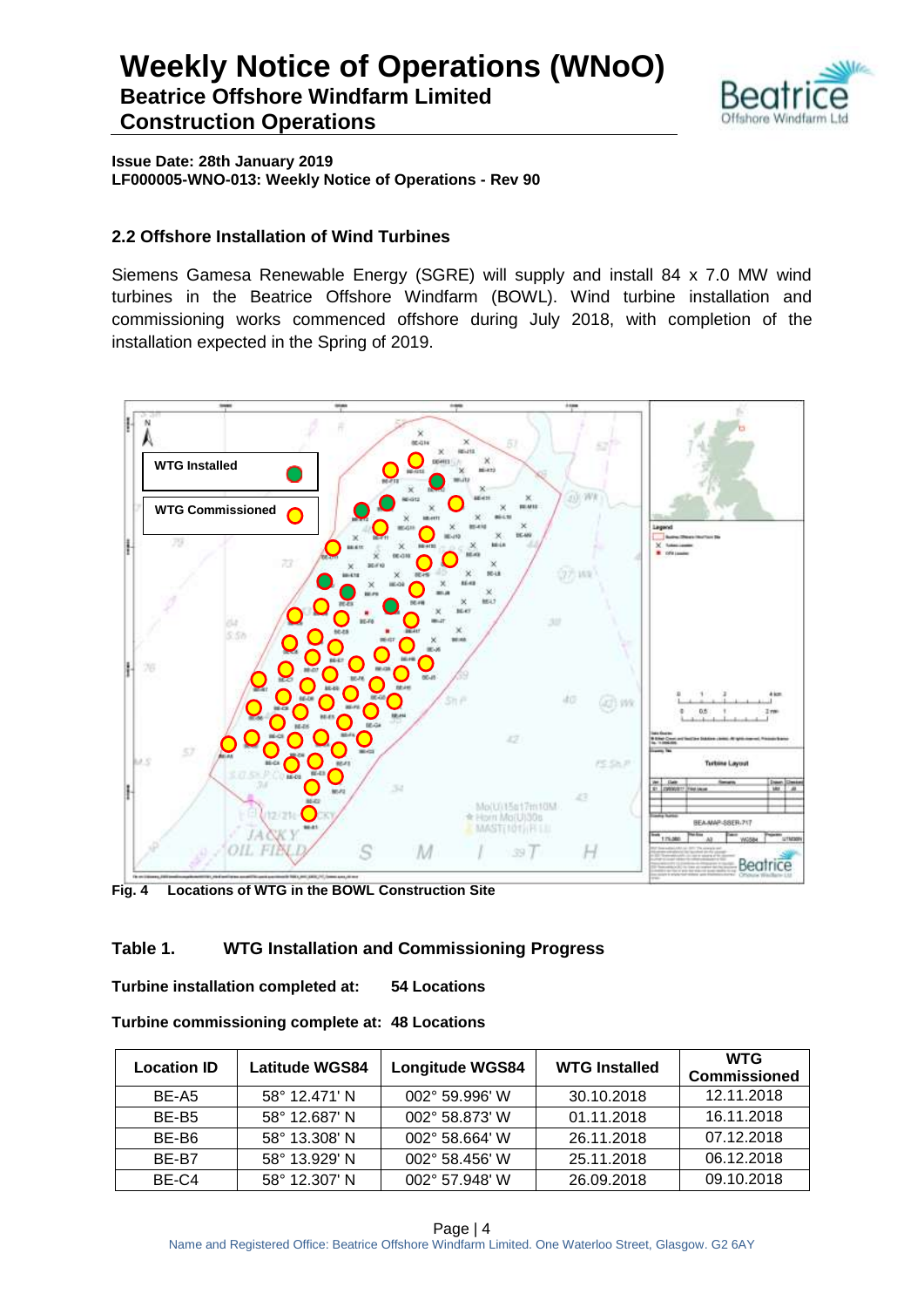

**Issue Date: 28th January 2019**

**LF000005-WNO-013: Weekly Notice of Operations - Rev 90**

| <b>Location ID</b> | <b>Latitude WGS84</b> | Longitude WGS84 | <b>WTG Installed</b>     | <b>WTG</b><br><b>Commissioned</b> |  |
|--------------------|-----------------------|-----------------|--------------------------|-----------------------------------|--|
|                    |                       | 002° 57.749' W  |                          | 28.10.2018                        |  |
| BE-C5              | 58° 12.902' N         |                 | 03.10.2018               | 05.11.2018                        |  |
| BE-C6              | 58° 13.524' N         | 002° 57.541' W  | 19.10.2018               |                                   |  |
| BE-C7              | 58° 14.144' N         | 002° 57.332' W  | 10.12.2018               | 30.12.2018                        |  |
| BE-C8              | 58° 14.766' N         | 002° 57.124' W  | 21.12.2018               | 07.01.2019                        |  |
| BE-C9              | 58° 15.386' N         | 002° 56.915' W  | 30.12.2019               | 17.01.2019                        |  |
| BE-D <sub>3</sub>  | 58° 11.995' N         | 002° 57.002' W  | 20.08.2018               | 03.09.2018                        |  |
| BE-D4              | 58° 12.497' N         | 002° 56.834' W  | 28.09.2018               | 11.10.2018                        |  |
| BE-D <sub>5</sub>  | 58° 13.117' N         | 002° 56.626' W  | 06.10.2018               | 22.10.2018                        |  |
| BE-D6              | 58° 13.739' N         | 002° 56.417' W  | 18.10.2018               | 16.11.2018                        |  |
| BE-D7              | 58° 14.359' N         | 002° 56.209' W  | 15.10.2018               | 28.10.2018                        |  |
| BE-D8              | 58° 14.981' N         | 002° 55.999' W  | 23.12.2018               | 03.01.2019                        |  |
| BE-D9              | 58° 15.602' N         | 002° 55.790' W  | 02.01.2019               | 16.01.2019                        |  |
| <b>BE-D10</b>      | 58° 16.223' N         | 002° 55.582' W  | 15.01.2018               |                                   |  |
| <b>BE-D11</b>      | 58° 16.844' N         | 002° 55.373' W  | 05.01.2019               | 16.01.2018                        |  |
| BE-E1              | 58° 10.900' N         | 002° 56.256' W  | 08.10.2018               | 22.10.2018                        |  |
| BE-E2              | 58° 11.470' N         | 002° 56.128' W  | 02.09.2018               | 15.09.2018                        |  |
| BE-E3              | 58° 12.090' N         | 002° 55.920' W  | 17.11.2018               | 29.11.2018                        |  |
| BE-E4              | 58° 12.712' N         | 002° 55.710' W  | 05.11.2018               | 21.11.2018                        |  |
| BE-E5              | 58° 13.333' N         | 002° 55.502' W  | 08.09.2018               | 19.09.2018                        |  |
| BE-E6              | 58° 13.954' N         | 002° 55.293' W  | 09.09.2018               | 06.10.2018                        |  |
| BE-E7              | 58° 14.575' N         | 002° 55.084' W  | 06.09.2018               | 17.09.2018                        |  |
| BE-E8              | 58° 15.196' N         | 002° 54.875' W  | 14.10.2018               | 29.10.2018                        |  |
| BE-E9              | 58° 15.817' N         | 002° 54.665' W  | 04.01.2019               |                                   |  |
| <b>BE-E10</b>      | 58° 16.438' N         | 002° 54.456' W  |                          |                                   |  |
| <b>BE-E11</b>      | 58° 17.059' N         | 002° 54.247' W  |                          |                                   |  |
| <b>BE-E12</b>      | 58° 17.680' N         | 002° 54.037' W  | 18.01.2018               |                                   |  |
| BE-F2              | 58° 11.685' N         | 002° 55.005' W  | 23.07.2018               | 06.08.2018                        |  |
| BE-F3              | 58° 12.306' N         | 002° 54.796' W  | 01.09.2018               | 12.09.2018                        |  |
|                    |                       |                 |                          | 28.09.2018                        |  |
| BE-F4              | 58° 12.927' N         | 002° 54.588' W  | 15.09.2018<br>22.08.2018 | 13.09.2018                        |  |
| BE-F5              | 58° 13.548' N         | 002° 54.378' W  |                          | 09.08.2018                        |  |
| BE-F6              | 58° 14.168' N         | 002° 54.169' W  | 23.08.2018               |                                   |  |
| BE-F9              | 58° 16.031' N         | 002° 53.540' W  |                          |                                   |  |
| <b>BE-F10</b>      | 58° 16.653' N         | 002° 53.330' W  |                          |                                   |  |
| BE-F11             | 58° 17.274' N         | 002° 53.120' W  | 01.12.2018               | 21.12.2018                        |  |
| <b>BE-F12</b>      | 58° 17.894' N         | 002° 52.911' W  | 20.01.2019               |                                   |  |
| <b>BE-F13</b>      | 58° 18.516' N         | 002° 52.701' W  | 11.11.2018               | 13.12.2018                        |  |
| BE-G3              | 58° 12.544' N         | 002° 53.726' W  | 14.08.2018               | 25.08.2018                        |  |
| BE-G4              | 58° 13.142' N         | 002° 53.464' W  | 12.08.2018               | 24.08.2018                        |  |
| BE-G5              | 58° 13.762' N         | 002° 53.254' W  | 02.08.2018               | 22.08.2018                        |  |
| BE-G6              | 58° 14.384' N         | 002° 53.044' W  | 24.07.2018               | 23.08.2018                        |  |
| BE-G8              | 58° 15.625' N         | 002° 52.625' W  | 24.01.2019               |                                   |  |
| BE-G9              | 58° 16.247' N         | 002° 52.415' W  |                          |                                   |  |
| <b>BE-G10</b>      | 58° 16.867' N         | 002° 52.204' W  |                          |                                   |  |
| <b>BE-G11</b>      | 58° 17.488' N         | 002° 51.994' W  |                          |                                   |  |
| <b>BE-G12</b>      | 58° 18.109' N         | 002° 51.784' W  |                          |                                   |  |
| <b>BE-G13</b>      | 58° 18.730' N         | 002° 51.574' W  | 04.12.2018               | 15.12.2018                        |  |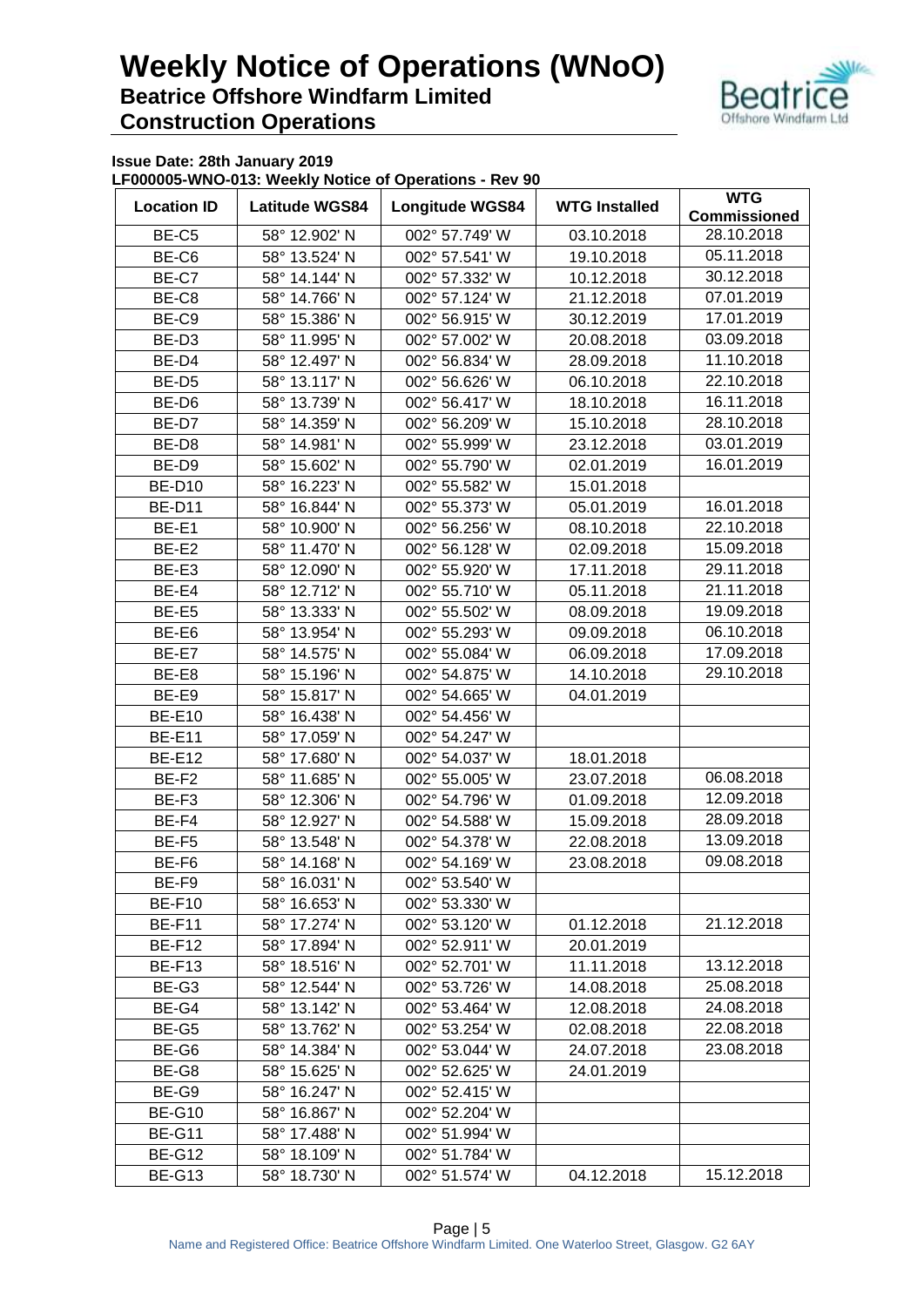

**Issue Date: 28th January 2019**

**LF000005-WNO-013: Weekly Notice of Operations - Rev 90**

| <b>Location ID</b> | <b>Latitude WGS84</b><br><b>Longitude WGS84</b> |                | <b>WTG Installed</b> | <b>WTG</b><br><b>Commissioned</b> |
|--------------------|-------------------------------------------------|----------------|----------------------|-----------------------------------|
| <b>BE-G14</b>      | 58° 19.351' N                                   | 002° 51.362' W |                      |                                   |
| BE-H4              | 58° 13.356' N                                   | 002° 52.339' W | 31.07.2018           | 20.08.2018                        |
| BE-H <sub>5</sub>  | 58° 13.977' N                                   | 002° 52.130' W | 20.07.2018           | 03.08.2018                        |
| BE-H <sub>6</sub>  | 58° 14.598' N                                   | 002° 51.920' W | 19.07.2018           | 01.08.2018                        |
| BE-H7              | 58° 15.219' N                                   | 002° 51.709' W | 24.12.2018           | 06.01.2019                        |
| BE-H <sub>8</sub>  | 58° 15.840' N                                   | 002° 51.499' W | 16.08.2018           | 24.11.2018                        |
| BE-H9              | 58° 16.461' N                                   | 002° 51.289' W | 17.09.2018           | 24.11.2018                        |
| <b>BE-H10</b>      | 58° 17.082' N                                   | 002° 51.079' W | 02.12.2018           | 15.12.2018                        |
| <b>BE-H11</b>      | 58° 17.703' N                                   | 002° 50.867' W |                      |                                   |
| <b>BE-H12</b>      | 58° 18.324' N                                   | 002° 50.657' W | 23.01.2019           |                                   |
| <b>BE-H13</b>      | 58° 18.944' N                                   | 002° 50.446' W |                      |                                   |
| BE-J5              | 58° 14.192' N                                   | 002° 51.005' W | 14.07.2018           | 10.08.2018                        |
| BE-J6              | 58° 14.812' N                                   | 002° 50.795' W |                      |                                   |
| BE-J7              | 58° 15.433' N                                   | 002° 50.585' W |                      |                                   |
| BE-J8              | 58° 16.055' N                                   | 002° 50.373' W |                      |                                   |
| BE-J9              | 58° 16.675' N                                   | 002° 50.163' W | 06.01.2019           | 19.01.2019                        |
| <b>BE-J10</b>      | 58° 17.296' N                                   | 002° 49.952' W |                      |                                   |
| <b>BE-J11</b>      | 58° 17.917' N                                   | 002° 49.741' W | 26.12.2018           | 14.01.2019                        |
| <b>BE-J12</b>      | 58° 18.538' N                                   | 002° 49.530' W |                      |                                   |
| <b>BE-J13</b>      | 58° 19.159' N                                   | 002° 49.319' W |                      |                                   |
| BE-K6              | 58° 15.027' N                                   | 002° 49.669' W |                      |                                   |
| BE-K7              | 58° 15.648' N                                   | 002° 49.459' W |                      |                                   |
| BE-K8              | 58° 16.269' N                                   | 002° 49.247' W |                      |                                   |
| BE-K9              | 58° 16.890' N                                   | 002° 49.036' W |                      |                                   |
| <b>BE-K10</b>      | 58° 17.510' N                                   | 002° 48.825' W |                      |                                   |
| <b>BE-K11</b>      | 58° 18.131' N                                   | 002° 48.614' W |                      |                                   |
| <b>BE-K12</b>      | 58° 18.752' N                                   | 002° 48.403' W |                      |                                   |
| BE-L7              | 58° 15.862' N                                   | 002° 48.333' W |                      |                                   |
| BE-L8              | 58° 16.482' N                                   | 002° 48.122' W |                      |                                   |
| BE-L9              | 58° 17.104' N                                   | 002° 47.910' W |                      |                                   |
| <b>BE-L10</b>      | 58° 17.724' N                                   | 002° 47.698' W |                      |                                   |
| BE-M9              | 58° 17.317' N                                   | 002° 46.784' W |                      |                                   |
| <b>BE-M10</b>      | 58° 17.938' N                                   | 002° 46.571' W |                      |                                   |

### **2.2.1 Activity Description**

On behalf of BOWL, Siemens Gamesa Renewable Energy (SGRE) will supply 84 x SWT -7.0- 154, 7MW Wind Turbine Generators to the laydown and assembly yard at Nigg Energy Park, in the Moray Firth.

Following pre-assembly, five sets of WTGs will be loaded onto the Offshore Installation / Jack up vessel Pacific Orca. The vessel will transport the WTGs to the BOWL construction site, installing each of the structures in a pre-programmed installation sequence.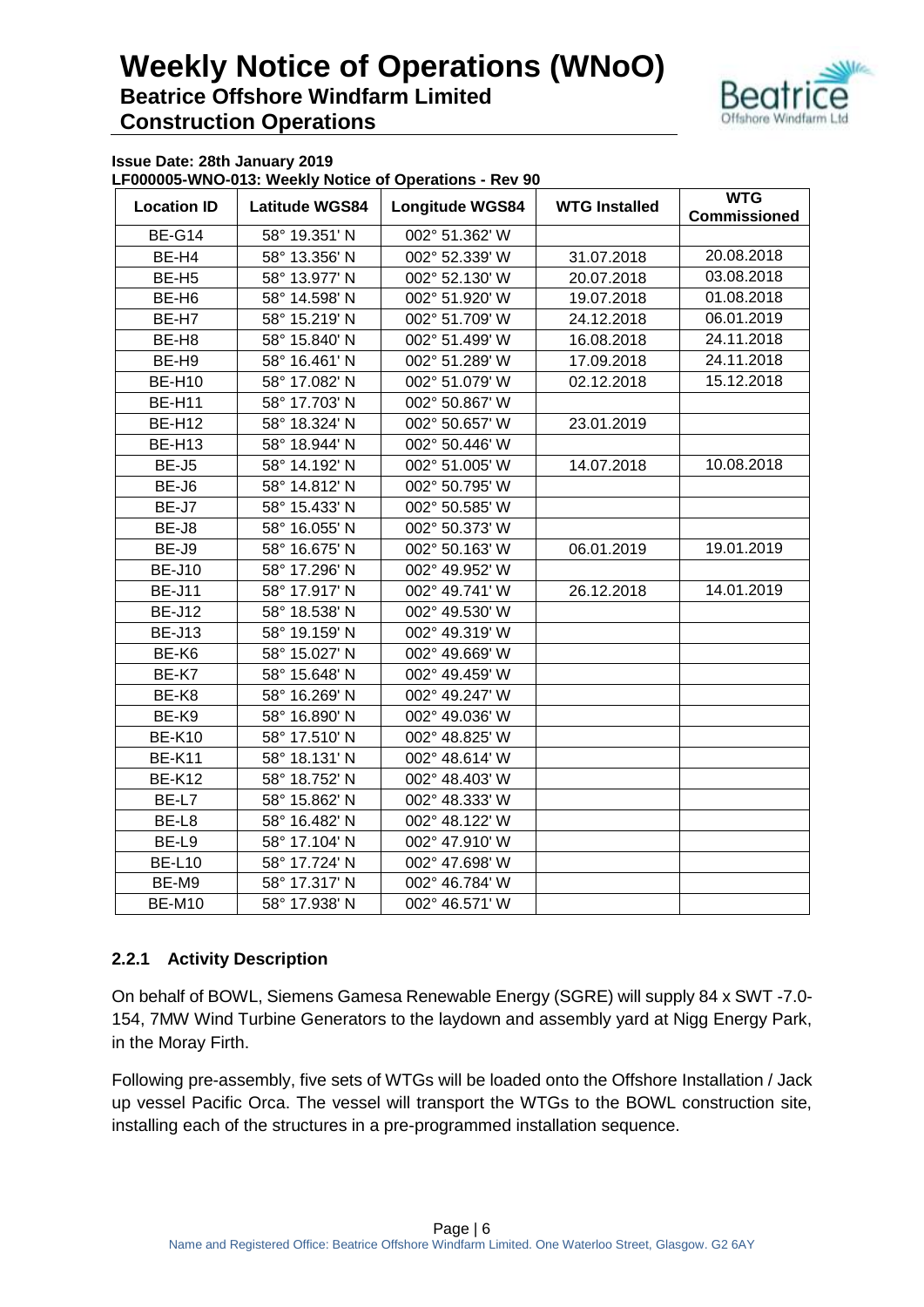

**Issue Date: 28th January 2019 LF000005-WNO-013: Weekly Notice of Operations - Rev 90**

The commissioning works will be carried out using a combination of the Walk to Work (W2W) vessel Island Crown and crew transfer vessels (CTVs), Fob Swath 3 and Seacat Resolute.

SGRE will also install and commission the Supervisory Control and Data Acquisition (SCADA) system for the operation of the WTGs.



**Fig. 5 Siemens SWT-7.0-154 WTG installed at Beatrice OWF**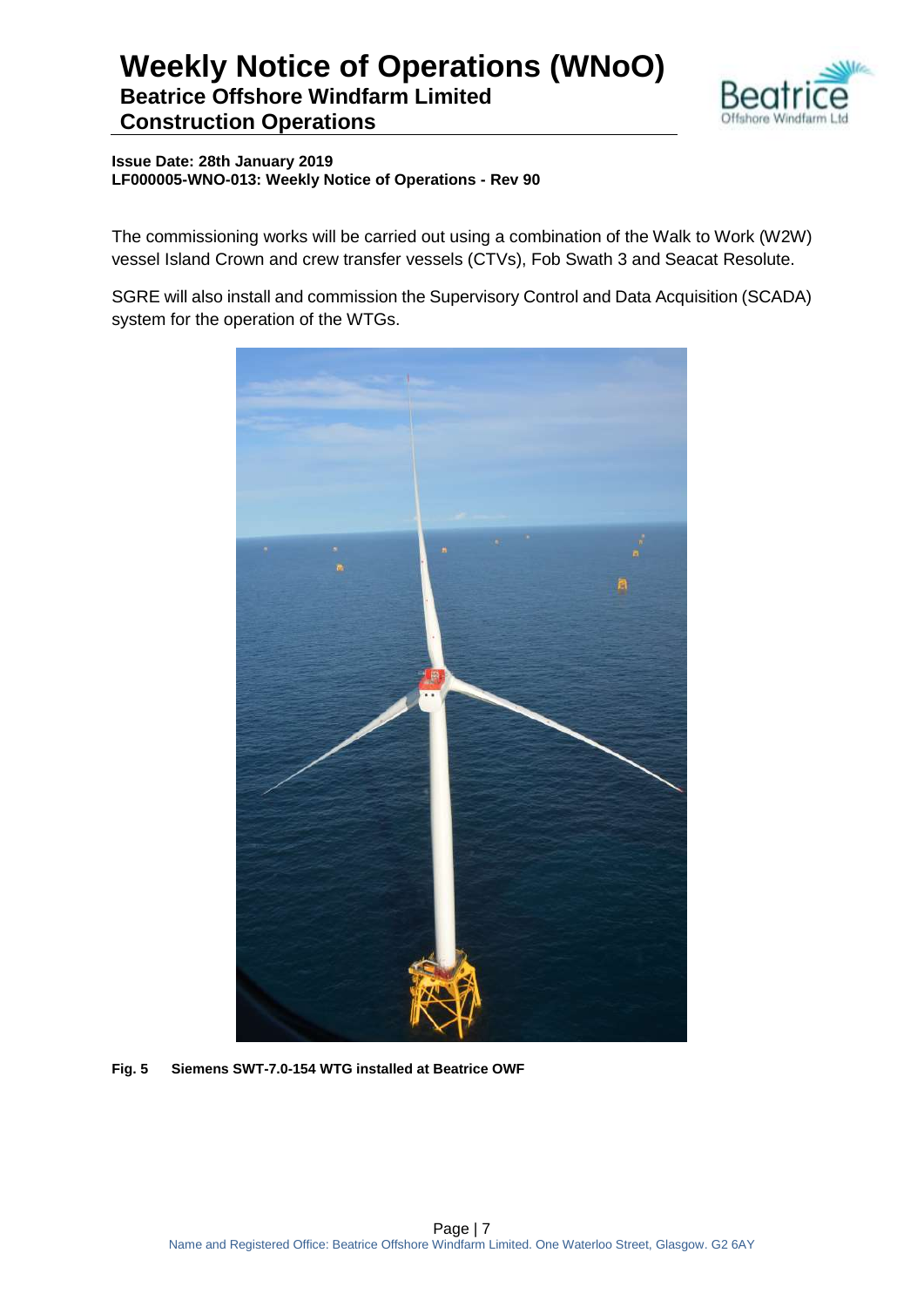

**Issue Date: 28th January 2019 LF000005-WNO-013: Weekly Notice of Operations - Rev 90**

### **2.2.2 Vessels Involved in Activity**

The Offshore Supply Vessel / Jack-up Pacific Orca will carry out the installation of the 84 WTG. The commissioning works for the WTG will then be carried out using the W2W vessel Island Crown and CTVs Seacat Resolute and Fob Swath 3.

| <b>Pacific Orca</b>                                                                                                                                                                |                                                                                                                                                                                               |  |  |  |
|------------------------------------------------------------------------------------------------------------------------------------------------------------------------------------|-----------------------------------------------------------------------------------------------------------------------------------------------------------------------------------------------|--|--|--|
| <b>General Description and Dims</b>                                                                                                                                                | Offshore Installation / Jack up Vessel 161m x 49m                                                                                                                                             |  |  |  |
| <b>Call Sign:</b>                                                                                                                                                                  | 5BRE3                                                                                                                                                                                         |  |  |  |
| <b>MMSI:</b>                                                                                                                                                                       | 210548000                                                                                                                                                                                     |  |  |  |
| <b>Onshore Representative:</b>                                                                                                                                                     | Gert Christensen, Marine Operation Manager<br>Siemens Gamesa Renewable Energy A/S<br>Fiskergade 1-9, 7100 Vejle, Denmark<br>Mobile: +45 24295577<br>mailto:gert.christensen@siemensgamesa.com |  |  |  |
|                                                                                                                                                                                    |                                                                                                                                                                                               |  |  |  |
|                                                                                                                                                                                    | <b>Island Crown</b>                                                                                                                                                                           |  |  |  |
| Accommodation and 'Walk to Work' vessel<br><b>General Description and Dimensions:</b><br>L:96.8m / B:20m                                                                           |                                                                                                                                                                                               |  |  |  |
| <b>Call Sign:</b><br>LACO <sub>8</sub>                                                                                                                                             |                                                                                                                                                                                               |  |  |  |
| <b>MMSI:</b>                                                                                                                                                                       | 257245000                                                                                                                                                                                     |  |  |  |
| Gert Christensen, Marine Operation Manager<br>Siemens Gamesa Renewable Energy A/S<br><b>Onshore Representative:</b><br>Fiskergade 1-9, 7100 Vejle, Denmark<br>Mobile: +45 24295577 |                                                                                                                                                                                               |  |  |  |
| mailto:gert.christensen@siemensgamesa.com<br><b>SANGARA AT U</b>                                                                                                                   |                                                                                                                                                                                               |  |  |  |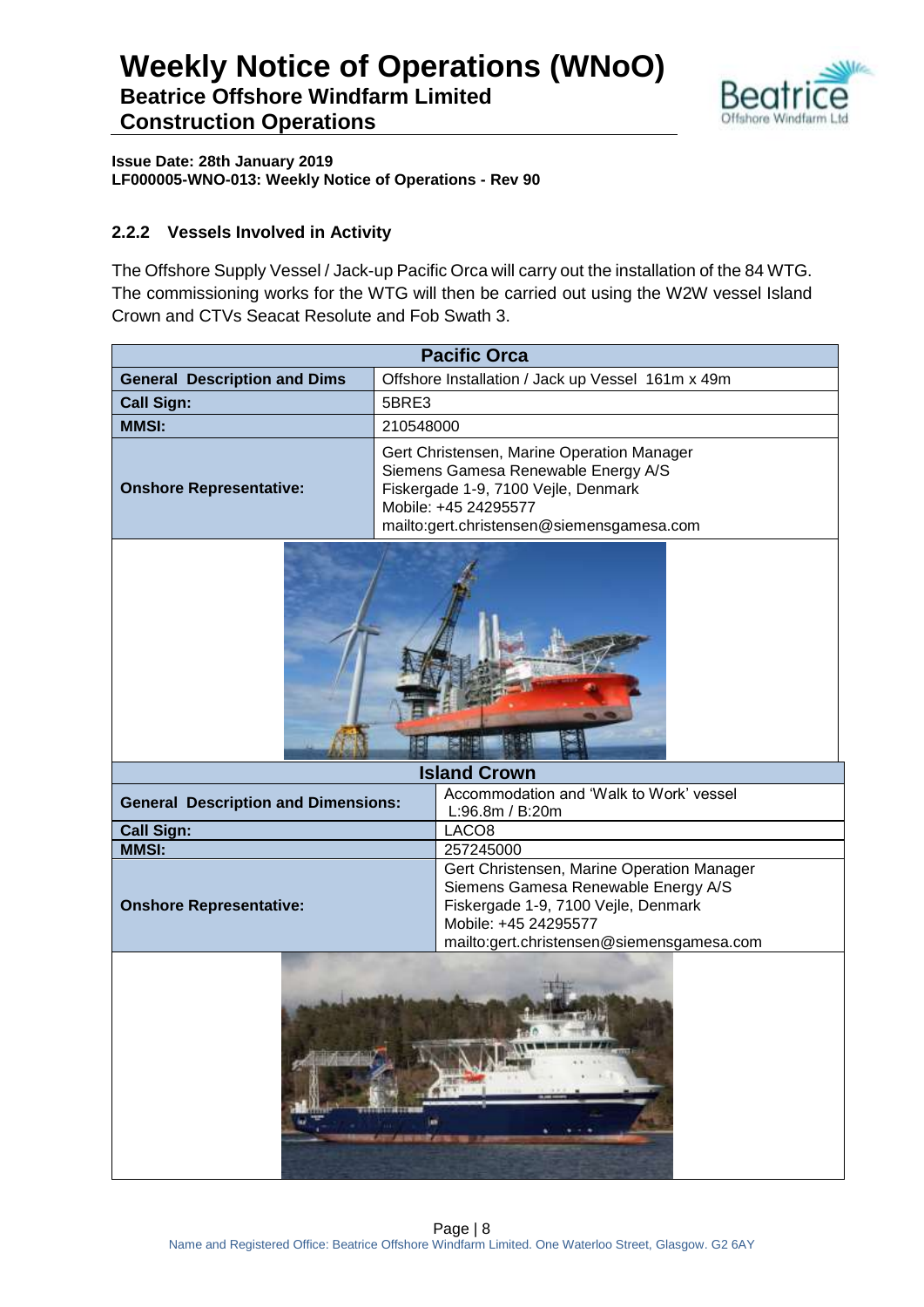

### **Issue Date: 28th January 2019**

**LF000005-WNO-013: Weekly Notice of Operations - Rev 90**

| <b>Fob Swath 3</b>                         |                                            |  |  |
|--------------------------------------------|--------------------------------------------|--|--|
| <b>General Description and Dimensions:</b> | Crew Transfer Vessel (CTV)                 |  |  |
|                                            | L: 25m / B: 11m                            |  |  |
| <b>Call Sign:</b>                          | OUWY <sub>2</sub>                          |  |  |
| <b>MMSI:</b>                               | 219460000                                  |  |  |
|                                            | Gert Christensen, Marine Operation Manager |  |  |
|                                            | Siemens Gamesa Renewable Energy A/S        |  |  |
| <b>Onshore Representative:</b>             | Fiskergade 1-9, 7100 Vejle, Denmark        |  |  |
|                                            | Mobile: +45 24295577                       |  |  |
|                                            | mailto:gert.christensen@siemensgamesa.com  |  |  |



| <b>Seacat Resolute</b>                     |                                            |  |  |
|--------------------------------------------|--------------------------------------------|--|--|
| <b>General Description and Dimensions:</b> | Crew Transfer Vessel (CTV)                 |  |  |
|                                            | L: 25m / B: 11m                            |  |  |
| <b>Call Sign:</b><br>2FWR9                 |                                            |  |  |
| <b>MMSI:</b>                               | 235094873                                  |  |  |
|                                            | Gert Christensen, Marine Operation Manager |  |  |
|                                            | Siemens Gamesa Renewable Energy A/S        |  |  |
| <b>Onshore Representative:</b>             | Fiskergade 1-9, 7100 Vejle, Denmark        |  |  |
|                                            | Mobile: +45 24295577                       |  |  |
|                                            | mailto:gert.christensen@siemensgamesa.com  |  |  |
|                                            |                                            |  |  |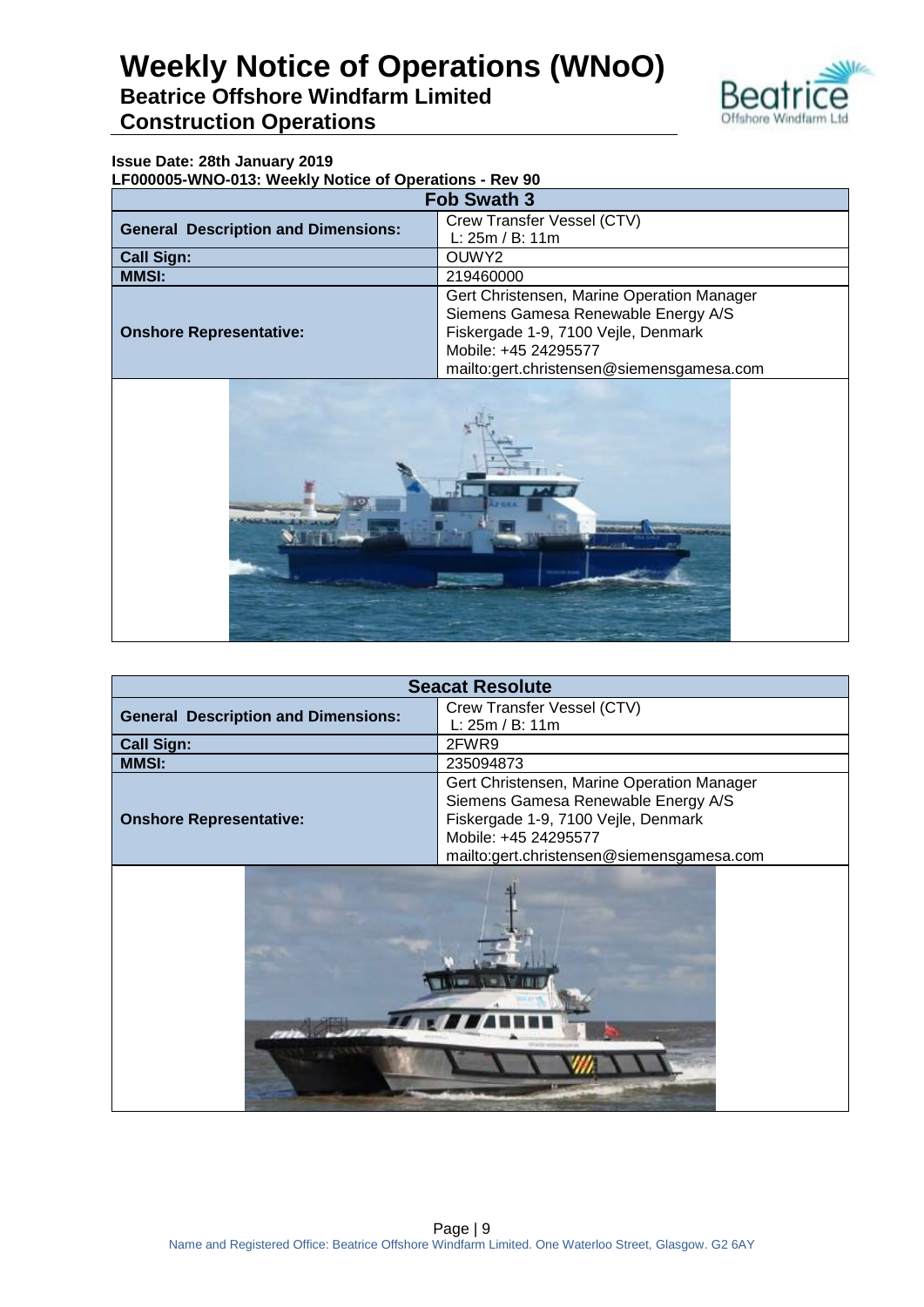

**Issue Date: 28th January 2019 LF000005-WNO-013: Weekly Notice of Operations - Rev 90**

### **2.3 Operational & Maintenance (O & M)**

The transfer of custody, from project construction to Operations and Maintenance (O & M), of the first six WTG's on the Amber String took place on 7<sup>th</sup> September 2018.

Gold, Blue, Lime, Cyan & Maroon Strings are now also under O & M custody.



#### **Fig. 8 Custody of Assets Chart**

Siemens Gamesa Renewable Energy (SGRE) has taken over operational control of the scheduled maintenance and troubleshooting of the WTGs on the assets now under their custody.

To assist them in this regard they have engaged the CTV's Seacat Mischief, Dalby Ribble and an Airbus Helicopter H145 aircraft operated by the German company WIKING Helicopter Service GmbH.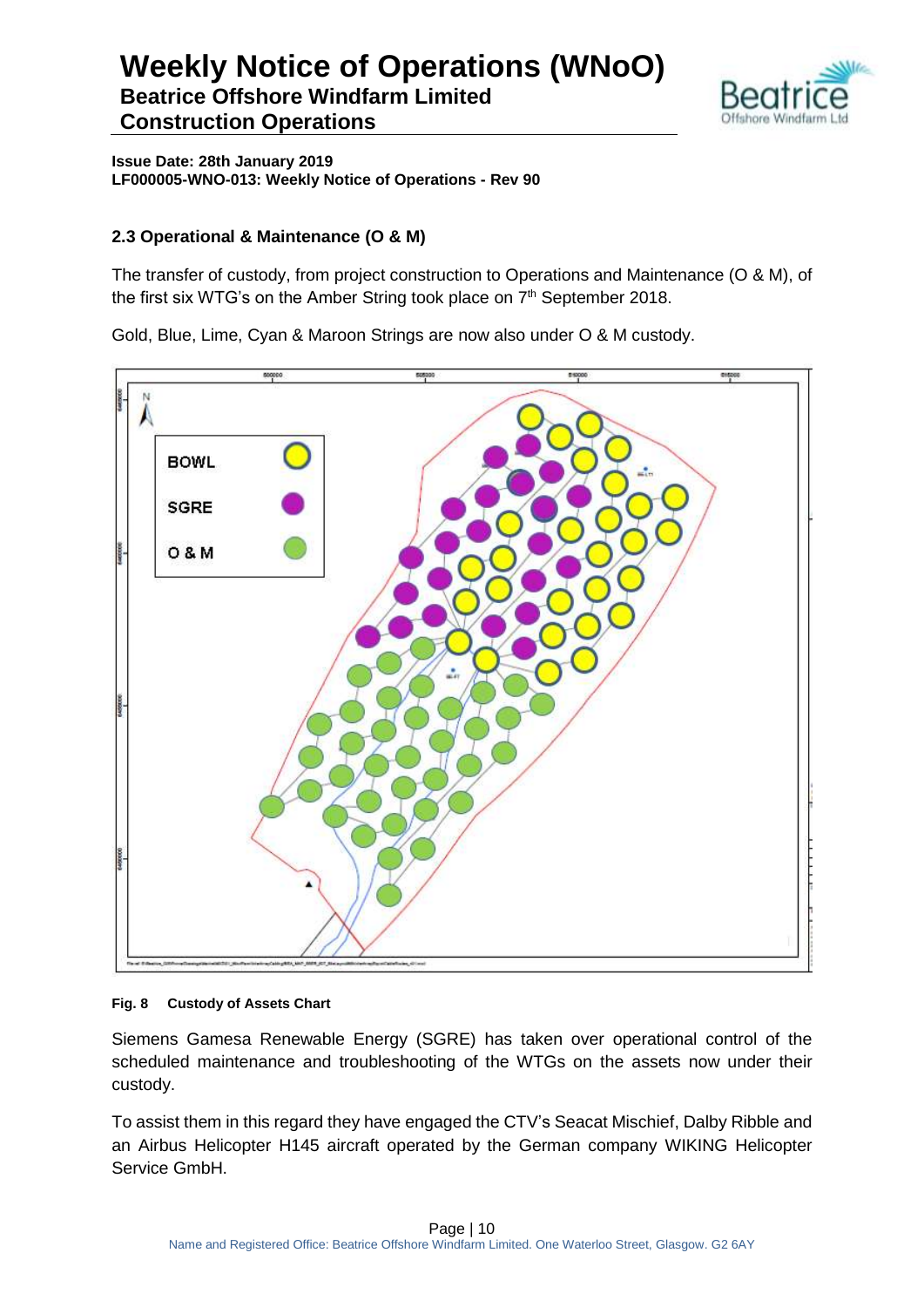

**Issue Date: 28th January 2019 LF000005-WNO-013: Weekly Notice of Operations - Rev 90**

The helicopter is based in a temporary hanger at Wick airport and will be used to transport suitably qualified SGRE technicians to work on the turbines when conditions to transfer by CTV are exceeded, but flying conditions are within limits. The technicians will be transferred to and from the nacelle by heli-hoist.

### **2.3.1 Vessel & Aircraft Engaged in Activity**

| <b>Seacat Mischief</b>                     |                                                                   |  |  |  |
|--------------------------------------------|-------------------------------------------------------------------|--|--|--|
| <b>General Description and Dimensions:</b> | Crew Transfer Vessel (CTV)                                        |  |  |  |
|                                            | L: 24m / B: 8m                                                    |  |  |  |
| <b>Call Sign:</b>                          | <b>2IXU5</b>                                                      |  |  |  |
| <b>MMSI:</b>                               | 235113651                                                         |  |  |  |
|                                            | <b>Martin Baker</b>                                               |  |  |  |
|                                            | Offshore Service Manager                                          |  |  |  |
| <b>Onshore Representative:</b>             | Beatrice Offshore Windfarm Ltd                                    |  |  |  |
|                                            | +44 7921 836268                                                   |  |  |  |
|                                            | Martin.baker@siemensgamesa.com                                    |  |  |  |
|                                            |                                                                   |  |  |  |
|                                            | <b>Wiking Helicopter H145</b>                                     |  |  |  |
|                                            | Airbus H145. Twin-engine, multi-purpose helicopter. LOA           |  |  |  |
| <b>General Description and Dimensions:</b> | 13.63 x 3.29 x 4.00m                                              |  |  |  |
|                                            | Rotor diameter 11.0m                                              |  |  |  |
| <b>Call Sign:</b>                          | WHS2AF "Wiking Alpha Foxtrot"                                     |  |  |  |
|                                            | <b>Martin Baker</b>                                               |  |  |  |
| <b>Onshore Representative:</b>             | <b>Offshore Service Manager</b><br>Beatrice Offshore Windfarm Ltd |  |  |  |
|                                            | +44 7921 836268                                                   |  |  |  |
|                                            | Martin.baker@siemensgamesa.com                                    |  |  |  |
|                                            |                                                                   |  |  |  |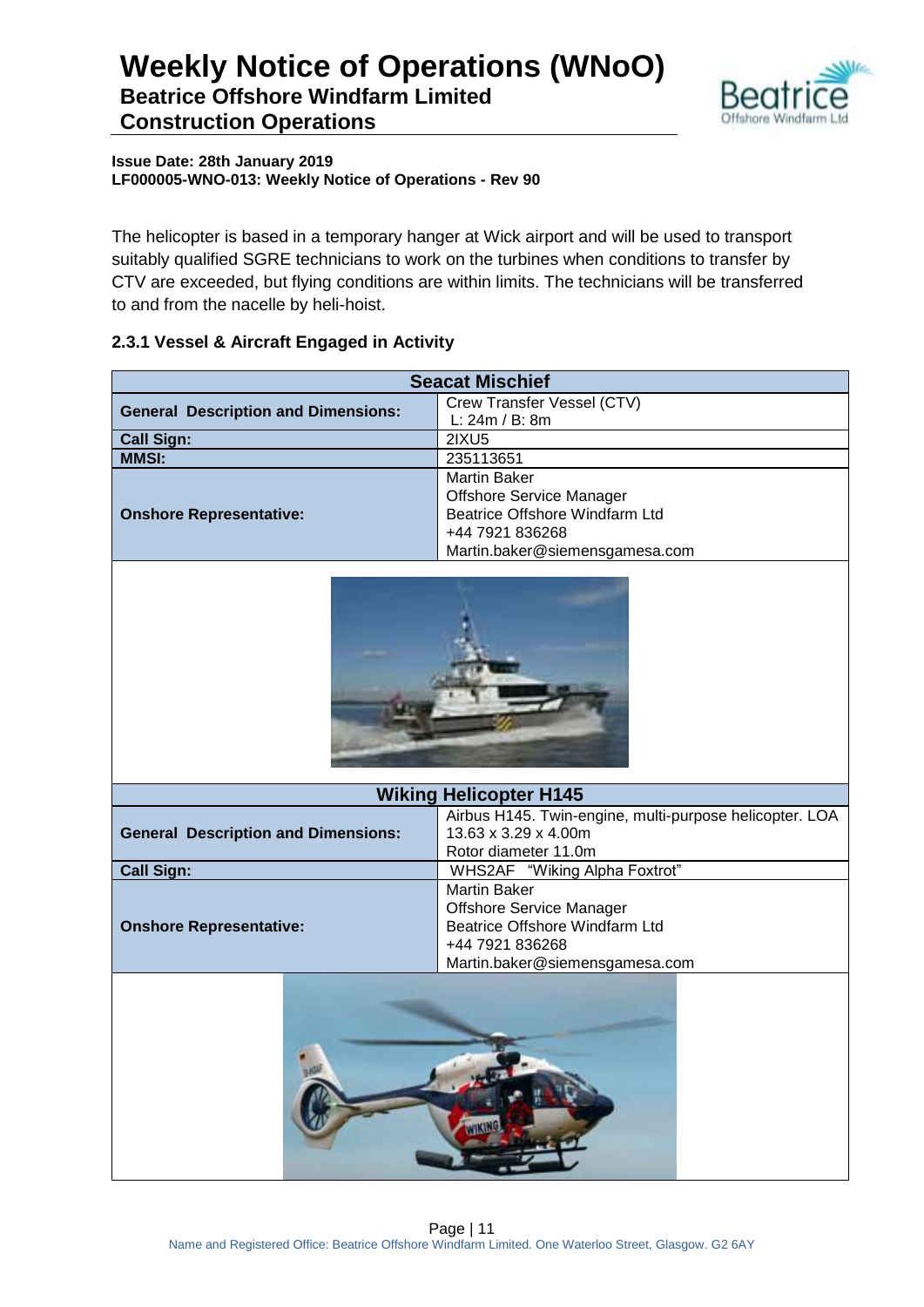

**Issue Date: 28th January 2019 LF000005-WNO-013: Weekly Notice of Operations - Rev 90**

| <b>Dalby Ribble</b>                        |                                                                                                                                               |  |  |
|--------------------------------------------|-----------------------------------------------------------------------------------------------------------------------------------------------|--|--|
| <b>General Description and Dimensions:</b> | Crew Transfer Vessel (CTV)<br>L: 26m / B: 10m                                                                                                 |  |  |
| <b>Call Sign:</b>                          | 2IVX5                                                                                                                                         |  |  |
| <b>MMSI:</b><br>235113236                  |                                                                                                                                               |  |  |
| <b>Onshore Representative:</b>             | <b>Martin Baker</b><br><b>Offshore Service Manager</b><br>Beatrice Offshore Windfarm Ltd<br>+44 7921 836268<br>Martin.baker@siemensgamesa.com |  |  |



### **2.4 Scientific Equipment**

The following table shows the locations of the University of Aberdeen's scientific moorings which are located within the construction site.

| <b>Name</b> | As laid coordinates<br>(WGS84 datum)     |  | Characteristics              |
|-------------|------------------------------------------|--|------------------------------|
| 160         | 002° 49.931'W<br>58° 17.648'N            |  | Subsurface with transponder  |
| 161         | 58° 13.000' N<br>002° 56.011' W          |  | Subsurface with transponder. |
| 162         | 58° 18.176' N<br>$002^{\circ}$ 54.124' W |  | Subsurface with transponder. |
| 164         | 58° 12.817' N<br>002° 51.694' W          |  | Subsurface with transponder  |

The moorings support sound recording equipment and acoustic loggers that record echolocation clicks of dolphins and porpoises (see images as the foot of this notice) Subsurface moorings fitted with acoustic releases extend no more than three metres vertically from the seabed. Subsurface moorings without acoustic releases extend no more than two metres vertically from the seabed.

A Notice to Mariners will be issued when the moorings are permanently discontinued.

For information and enquiries please contact:

Tim Candido- Barton, Lighthouse Field Station, University of Aberdeen, George Street, Cromarty,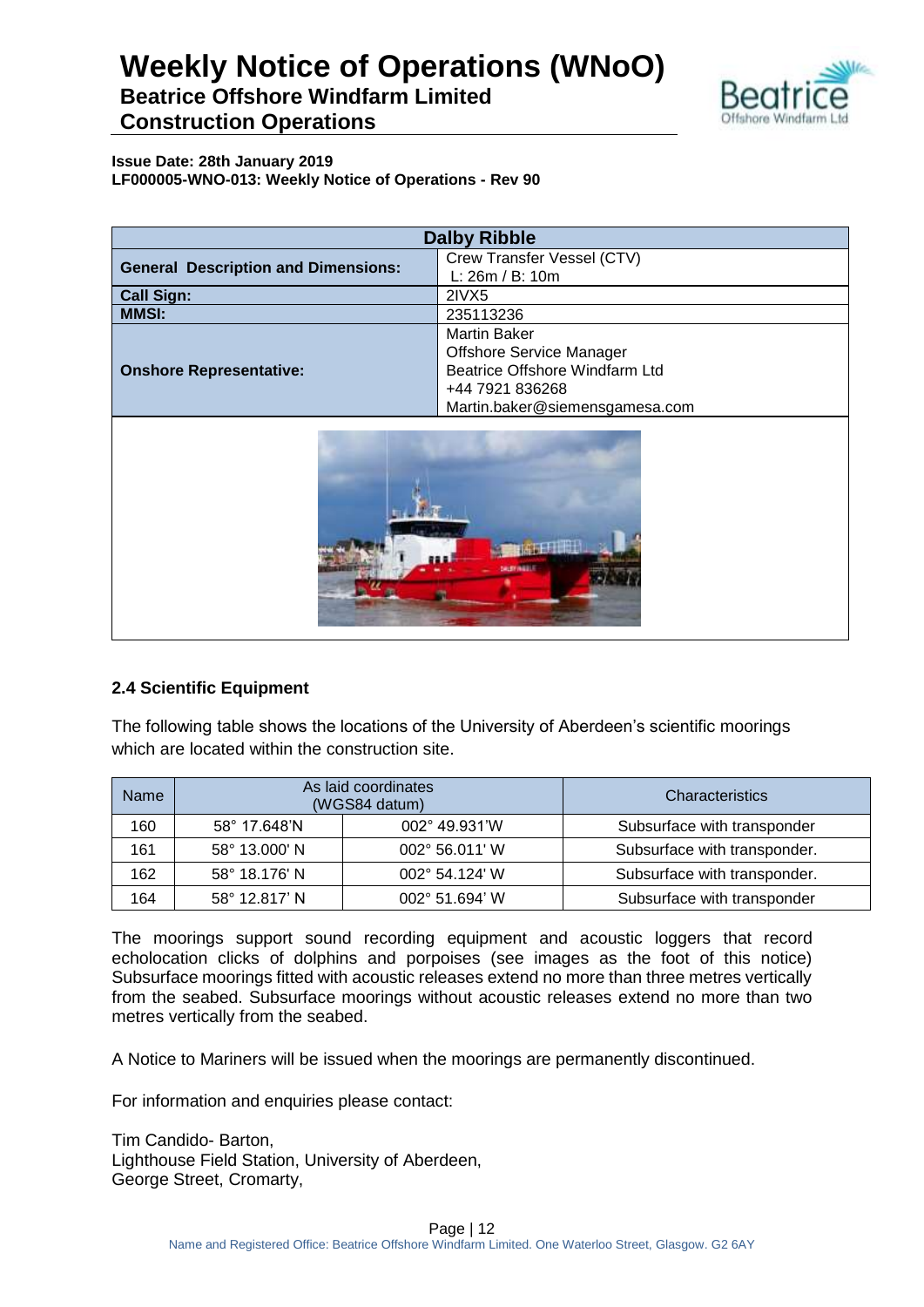# **Weekly Notice of Operations (WNoO) Beatrice Offshore Windfarm Limited**

### **Construction Operations**



**Issue Date: 28th January 2019 LF000005-WNO-013: Weekly Notice of Operations - Rev 90** Ross-shire, IV11 8YL. Tel: +44 (0)1381 600548. [t.r.barton@abdn.ac.uk](mailto:t.r.barton@abdn.ac.uk)



Acoustic logger  $(600 \times 95 \text{mm})$ 

Sound Recorder  $(900 \times 170$ mm)

### **Fig. 9 Examples of equipment which the above moorings support**



#### **Fig. 10 Scientific equipment locations (remaining locations in red)**

### **3. General Safety Advice**

All vessels engaged in the activity will exhibit appropriate lights and shapes prescribed by the International Regulations for Preventing Collisions at Sea; relative to their operations. All vessels engaged in the activity will also transmit an Automatic Identification System (AIS) message.



Sound recorder  $(200 \times 60$ mm $)$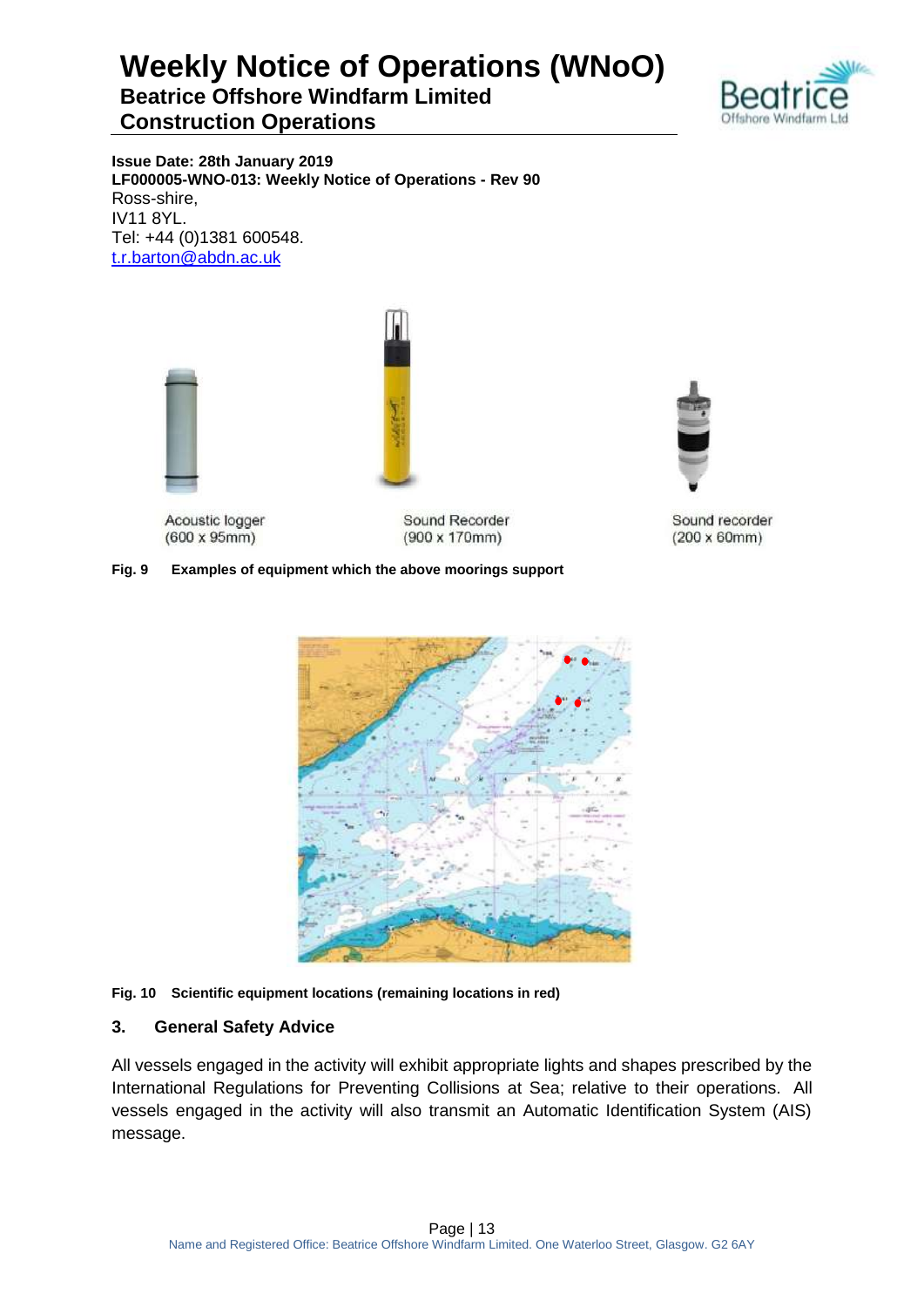

#### **Issue Date: 28th January 2019**

#### **LF000005-WNO-013: Weekly Notice of Operations - Rev 90**

The Secretary of State has authorised the use of the following safety zones as per Notice to Mariners LF000005-NTM-004.

- 1. 500 metres radius around each wind turbine, offshore transformer module and / or their substructures and foundations comprising the Beatrice Offshore Wind Farm whilst work is being performed as indicated by the presence of construction vessels.
- 2. 50 metres radius around each wind turbine, offshore transformer module and / or their substructure and foundations installed but waiting to be commissioned as part of the Beatrice Offshore Wind Farm.

ALL VESSELS ARE REQUESTED to give all construction and support vessels a wide berth.

MARINERS ARE REMINDED to navigate with caution and keep continued watch on VHF Ch. 70 / 16 when navigating the area.

The Chart shown on page 19 below, shows the indicative transit routes and site entry gates for vessels entering the construction site from either the port of Wick (North) and Cromarty / Nigg (South) to avoid the highest density areas of static fishing gear.

### **4. Safety Zone Monitoring**

Dedicated guard vessels have been utilised during all key construction activities on site, however now that the most vulnerable operations are complete, the guard duties covering the monitoring of Safety Zones, have been re-assigned to the Marine Coordination Centre (MCC) and other on-site vessels. The following conditions apply to ensure continuous monitoring during the remaining construction phase:

- Marine coordination undertaken in Wick from the established MCC, including 24-hour site monitoring via AIS and radar (both OTMs are fitted with AIS, X-band RADAR and marine VHF radios, including Digital Selective Calling (DSC));
- 500m safety zones around any structure where active construction work is ongoing (as denoted by the presence of a construction vessel);
- 50m safety zones around any finished structure up until the point of commissioning;
- All jackets have appropriate temporary or permanent lighting in operation;
- All jackets (both pre-and post-turbine installation) are marked with yellow paint as required;
- The agreed cardinal marks and special marks remain in place and will continue to be in place until the NLB are satisfied that final operational lighting and marking has been commissioned;
- The cardinal marks are broadcasting via AIS;
- Continued compliance with the BOWL Navigational Safety Plan
- The wind farm is marked on the appropriately scaled Admiralty Chart;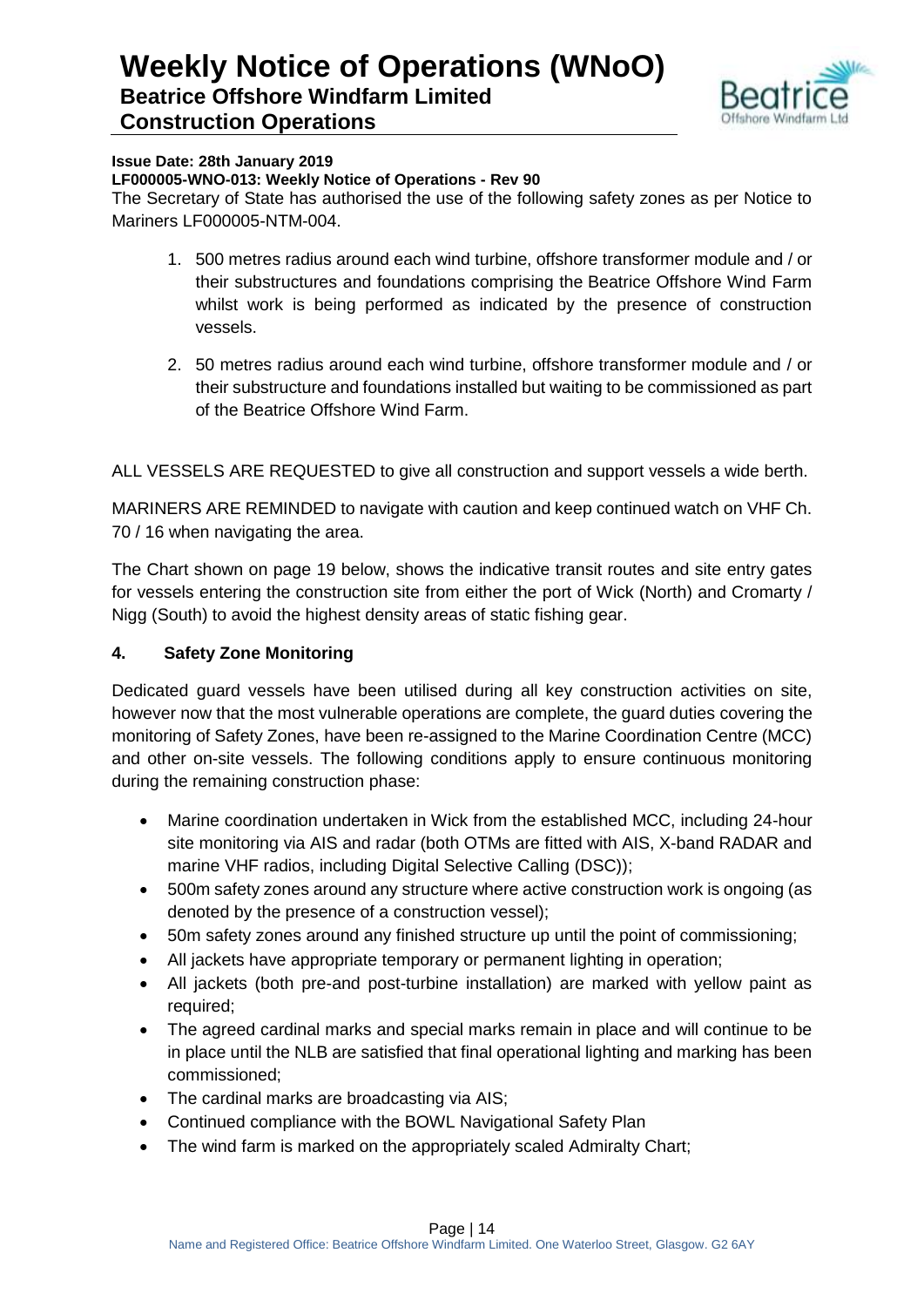

### **Issue Date: 28th January 2019**

### **LF000005-WNO-013: Weekly Notice of Operations - Rev 90**

 Weekly notices of operations and notices to mariners will continue to be issued, and notices will be submitted via Kingfisher bulletins where appropriate.

### **5. Fisheries Liaison**

Fisheries liaison associated with the activity will be co-ordinated by Brown and May Marine. For any commercial fishery queries please contact:

Jen Miller Tel + 44 (0)1379 872144 Mobile +44 (0)7519 106002 [jen.miller@brownmay.com](mailto:jen.miller@brownmay.com)

All vessels are to be aware that there has been increased fishing activity close to the BOWL site and vessels may encounter static fishing gear whilst transiting to and from the site. Vessels sheltering to the South and West of the site should pay particular attention and keep a sharp lookout for such static fishing gear. Vessels are reminded that there are recommended transit routes to site, which should help avoid the areas of known fishing activity. (See chart Page 19)

### **6. Distribution List**

The distribution of this notice is as per email recipient's header. A central list of recipients is maintained by the Marine Coordinator. If you are not the appropriate recipient of these notices or do not wish to receive the notices in the future, please contact us at the address included in Section 1 of this notice.

### **7. Website**

The official website of Beatrice Offshore Windfarm Limited can be found at:

### **[https://www.beatricewind.com](https://www.beatricewind.com/)**

This contains all Notices to Mariners (NtM) published by BOWL and all Weekly Notices of Operations, together with a large amount of general information about the Project.

There is also a Twitter feed at [https://twitter.com/beatricewind.](https://twitter.com/beatricewind)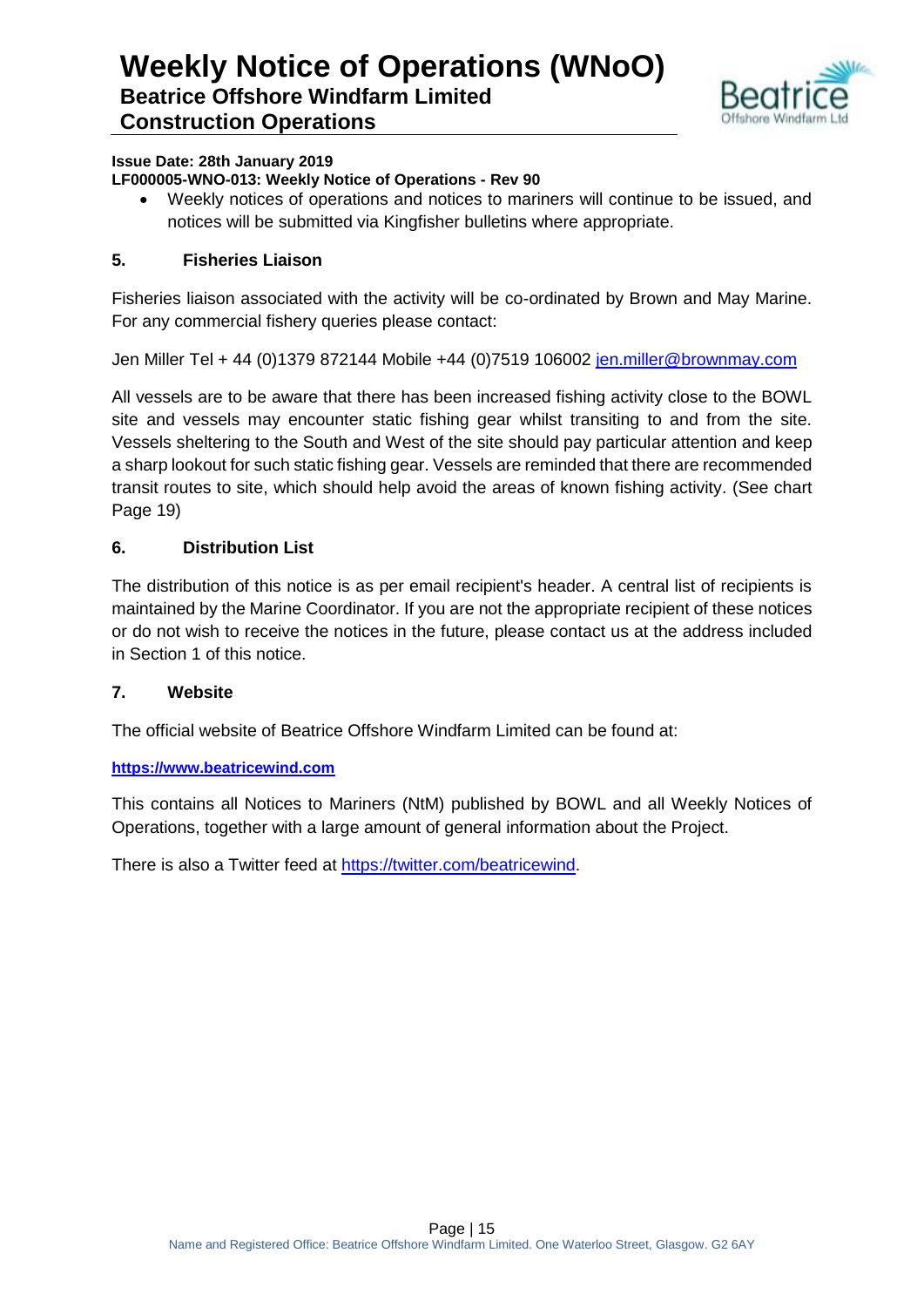# **Weekly Notice of Operations (WNoO)**

### **Beatrice Offshore Windfarm Limited Construction Operations**



**Issue Date: 28th January 2019 LF000005-WNO-013: Weekly Notice of Operations - Rev 90**



Page | 16 Name and Registered Office: Beatrice Offshore Windfarm Limited. One Waterloo Street, Glasgow. G2 6AY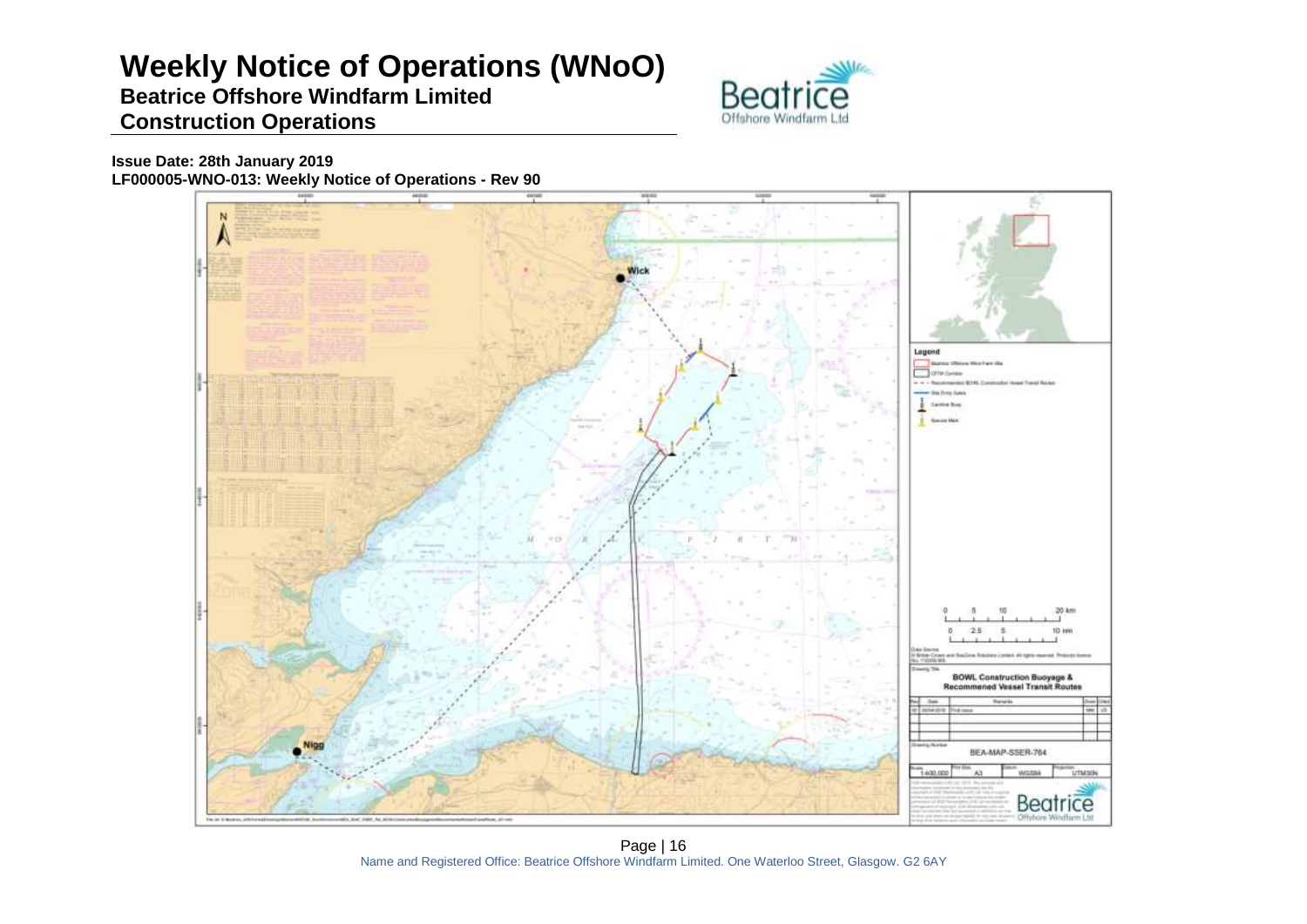# **Weekly Notice of Operations (WNoO)**

**Beatrice Offshore Windfarm Limited**



### **Construction Operations**

**Issue Date: 28th January 2019 LF000005-WNO-013: Weekly Notice of Operations - Rev 90**

| No Rof               | <b>Vessel Picture</b>         | Vessel Name / Flag.    | Type / Function                  | Operator<br><b>Sec</b>                                 | Contact / contact details                                                                                                                                                                      | Call sign (MMSL)<br><b>IMO</b> | LOA (m) Beam (m)<br>Draft (m) | Date on Site | <b>Marine Licence</b><br>applicable |
|----------------------|-------------------------------|------------------------|----------------------------------|--------------------------------------------------------|------------------------------------------------------------------------------------------------------------------------------------------------------------------------------------------------|--------------------------------|-------------------------------|--------------|-------------------------------------|
|                      |                               | <b>Island Crown</b>    | Walk to work WTG<br>commisioning | Stälhaugen 12, 6065 Ulsteinvik,<br>Norway +47 70400000 | <b>Gert Christensen</b><br><b>Marine Operations Manager</b><br>Siemens Gamese Renewable Energy<br>Fiskergade 1-9 7100 Vejle<br>DEHMARK<br>gert.christensen@siemensgamesa.com<br>$+ 4524295577$ | LACO8 / 257245000              | $96 \times 20$ m              | 15.07.2018   |                                     |
| 2                    |                               | Seacat Intrepid        | Crew Transfer Vessel / CTV       | <b>Seacat Services Ltd</b>                             | Andrew Link<br>Operations Manager, Seacat Services<br>l fri<br>2 Mariners Way, Cowes, Isle of Wight<br>+44 (0) 1983 475315<br>operations@seacatservices.co.uk                                  | 2HWU6 / 235107284              | $27 \times 10 \times 1.5m$    | 25.09.2017   | OWE & OITW                          |
| 3                    |                               | Dalby Ribble           | Crew Transfer Vessel / CTV       | <b>Seacat Services Ltd</b>                             | Andrew Link<br><b>Operations Manager, Seacat Services</b><br>l tri<br>2 Mariners Way, Cowes, Isle of Wight<br>+44 (0) 1983 475315<br>operations@seacatservices.co.uk                           | 2IVX5 / 235113236              | 25.75 x 10.06m                | 01.07.2018   | OWE COFTW                           |
| $\ddot{\phantom{a}}$ | 1111111<br><b>HE WE WELK!</b> | <b>Seacat Resolute</b> | Crew Transfer Vessel / CTV       | Seacat Services Ltd                                    | Gert Christensen<br><b>Marine Operations Manager</b><br>Siemens Gamesa Renewable Energy<br>Fiskergade 1-9 7100 Vejle<br><b>DENMARK</b><br>gert.christensen@siemensgamesa.com<br>+ 45 242 95577 | 2FWR9 / 235094873              | nzoch<br>$24 \times 7m$       | 38,86,2018   | OWF                                 |
| 5.                   |                               | Pacific Orca           | <b>Offshore Supply Ship</b>      | Siemens Gamesa Renewable<br>Energy (SGRE)              | Gert Christensen<br><b>Marine Operations Manager</b><br>Siemens Gamesa Renewable Energy<br>Fiskergade 1-9 7100 Vejle<br><b>DENMARK</b><br>gert.christensen@siemensgamesa.com<br>$+ 4624295577$ | 5BRE3 / 210548000              | 161.3 x 49.02m                | 10.07.2018   | OWF                                 |